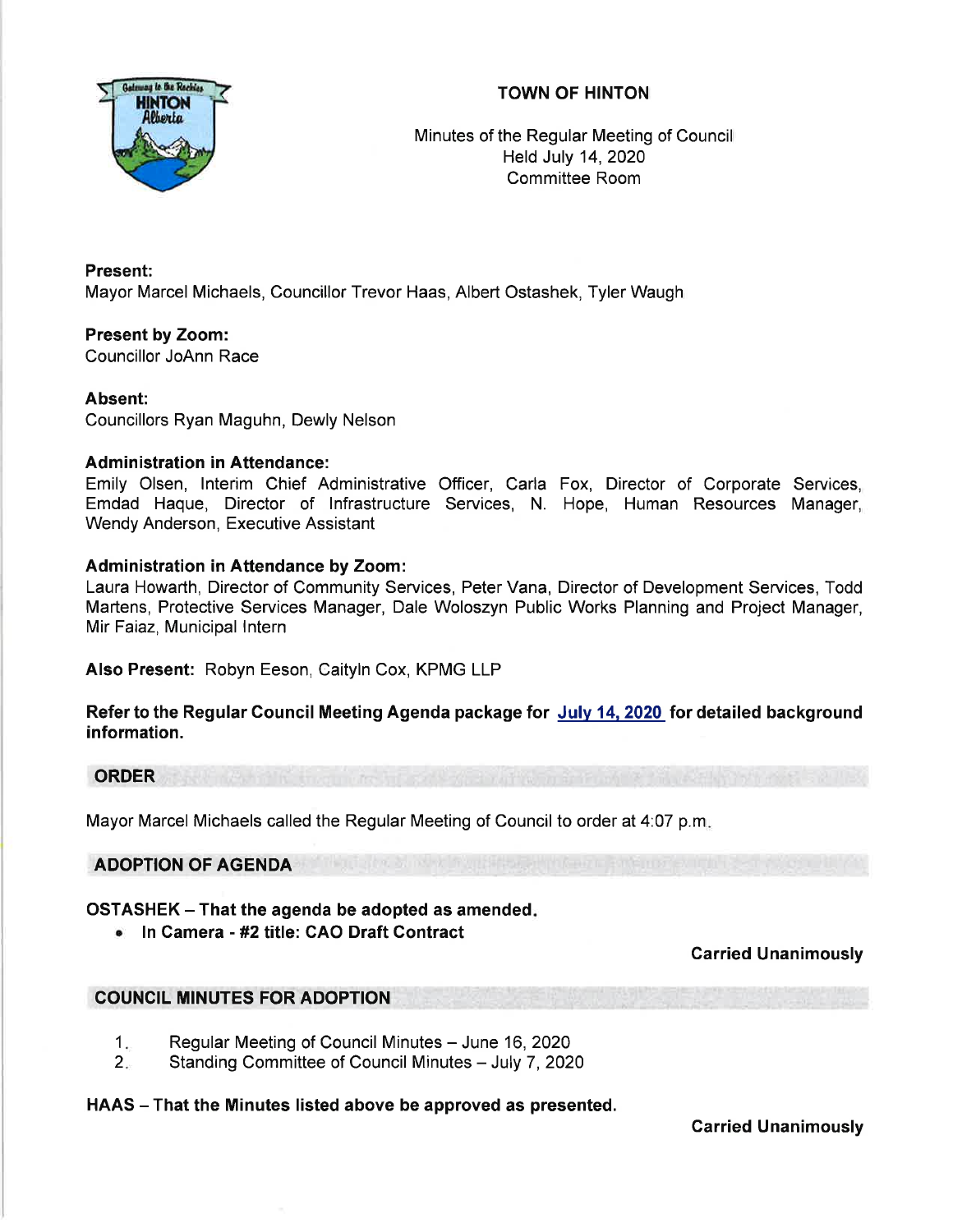#### CITIZENS "MINUTE WITH COUNCIL'

No citizens wished to speak with Council.

### ACTION ITEMS

#### <sup>1</sup>. 2019 Consolidated Financial Statements of the Town of Hinton

WAUGH - That Council approve the 2019 Gonsolidated Financial Statements of the Town of Hinton as presented.

Carried Unanimously

R. Eeson and C. Cox left the meeting at 4:16 p.m

#### 2. Northwest Alberta Charginq Network

HAAS - That Gouncil approve:

That the Town of Hinton supports the neighbouring municipalities seeking to raise seed and grant funding and initiate a technical working committee for the partnership of a Northwest Alberta Gharging Network.

That the Town of Hinton contribute seed funding of \$5,000 to support the work of the technical working committee with the funds coming from the Economic Development marketing budget.

That the Town of Hinton apply for the Electric Vehicle and Alternative Fuel lnfrastructure Deployment lnitiative Grant in collaboration with neighbouring municipalities.

Carried Unanimously

#### 3. Municipal Asset Management Program Grant

HAAS - That Council direct Administration to apply for a grant opportunity from the Federation of Canadian Municipalities' Municipal Asset Management Program.

That Council direct Administration to conduct the following activities in its proposed project submitted to the Federation of Canadian Municipalities' Municipal Asset Management Program to advance our asset management program:

- . Asset Management Training
- . Condition Assessment Protocol and Lifecyle Framework Development
- . Asset Management Plan Development

That Gouncil commit \$24,900 from the 2020 approved Long-term Asset Management Planning 2020-2022 budget allocation toward the costs of this initiative.

Garried Unanimously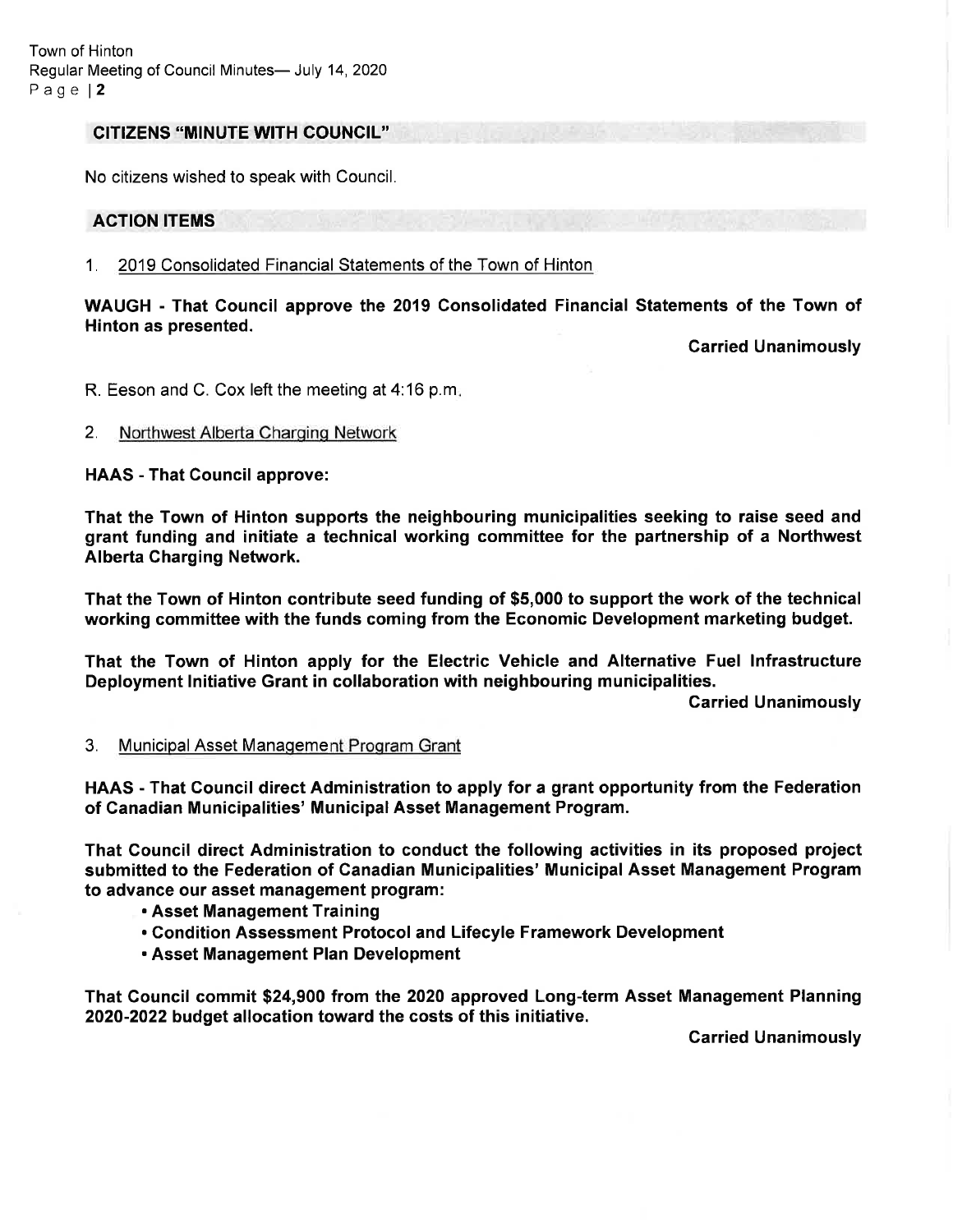# 4. Procurement Policv FN-1300

WAUGH - That Council approves Procurement Policy FN-l300 as presented and rescinds Purchasing Policy 016.

Garried Unanimously

# 5. Solid Waste Management Program

Mayor Michaels handed Chair over to Deputy Mayor Haas at 5:11 p.m.

MICHAELS - That Council direct Administration to bring a report on Toter bin options to a future **Standing Committee meeting.** 

OSTASHEK - That the above motion be tabled until later in the meeting.

Carried Unanimously

WAUGH - That Gouncil approve the modernization of the municipal waste collection system and continue to provide services to both Residential and Commercial Customers as per the Full Gost Recovery Model (Option 1B-4).

> Garried 4-1 For: Haas, Waugh, Ostashek, Race Against: Michaels

HAAS - That Gouncil direct Administration to develop the Full Cost Recovery Volume based Fee structure for Residential and Gommercial Gustomers based on service costs.

Carried Unanimously

OSTASHEK - That Council approve public engagement including an online session and an inperson session on recycling options before the end of the first quarter 2021.

Carried Unanimously

OSTASHEK - That the previous motion be raised from the table.

"MICHAELS - That Gouncil direct Administration to bring a report on Toter bin options to a future Standing Committee meeting."

Garried Unanimously

MIGHAELS - That Council direct Administration to bring a report on Toter bin options to a future Standing Gommittee meeting.

Carried Unanimously

MICHAELS - That Council direct Administration to bring a report on the waste collection route options for the recommended modernized system.

Garried Unanimously

Mayor Michaels assumed Chair at 6:02 p.m

Councillor Race, D. Woloszyn and Mir Faiaz left the meeting at 6:03 pm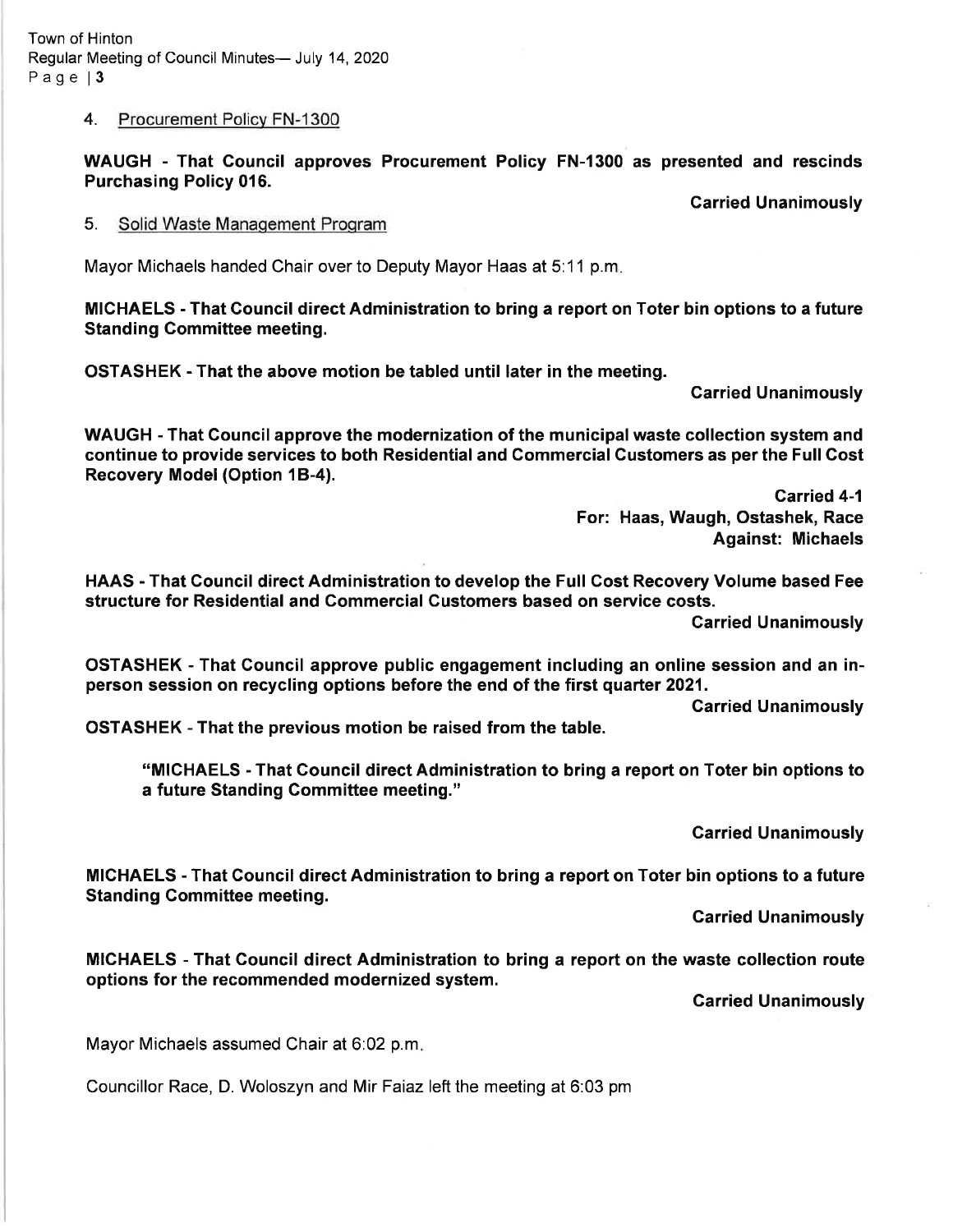## 6. Januarv - April 2020 Year to Date Financial Statements and Caoital Proiect Plan

WAUGH - That Council accept the January - April 2020 Year to Date Financial Statements and Gapital Project Plan Update as information.

Carried Unanimously

OSTASHEK - That Gouncil approve the deferral of the capital projects as presented in the amount of \$1,671,000 into future years to assist with cashflow challenges related to COVID-19.

Garried Unanimously

WAUGH - That Council approve the Community Grant Program to have one intake in the fall of 2020 with the \$19,180 of available funds.

Garried Unanimously

#### 7. Municipal Emergency Management Plan

HAAS - That Gouncil approves the Municipal Emergency Management Plan as presented.

Carried Unanimously

#### INFORMATION ITEMS

1. Council lnformation Packages #1 and #2 for July 14, <sup>2020</sup>

WAUGH - That Council accept Information Packages #1 and #2 for July 14, 2020 as information. Carried Unanimously

## REPORTS FROM MAYOR, COUNCIL, CHIEF ADMINISTRATIVE OFFICER

1. Council Updates (Training, Conferences, Committees, Community Events)

Councillors reported on the various committees, meetings, and activities they attended since the last Regular Council meeting and what they plan on attending in the coming weeks.

2. Chief Administrative Officer Report

Emily Olsen, lnterim Chief Administrative Officer, provided an update on administrative matters.

3. Administrative lnquiries

There were no Administrative lnquiries.

## NOTICES OF MOTION

There were no Notices of Motion.